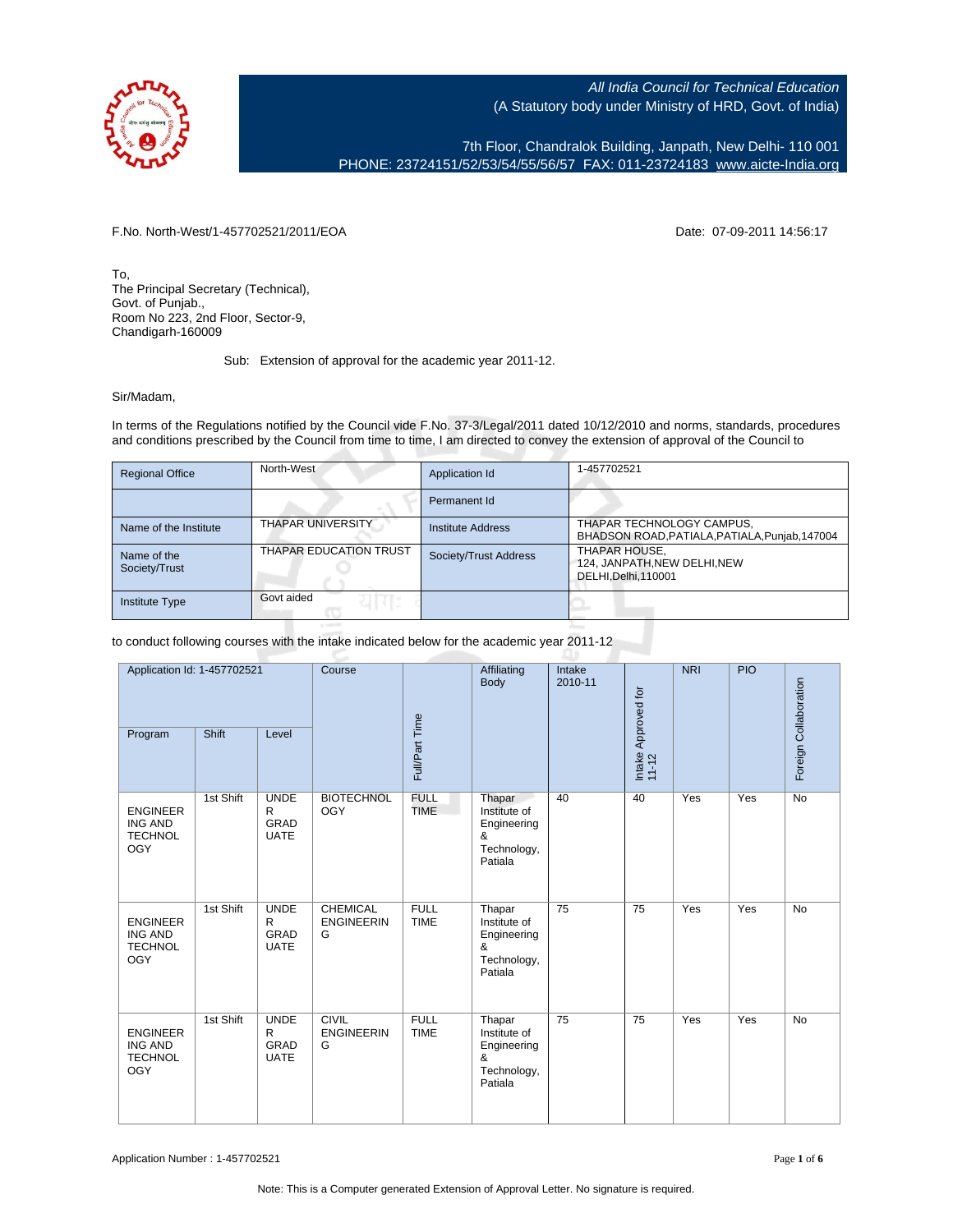

7th Floor, Chandralok Building, Janpath, New Delhi- 110 001 PHONE: 23724151/52/53/54/55/56/57 FAX: 011-23724183 [www.aicte-India.org](http://www.aicte-India.org)

| Application Id: 1-457702521                                       |           |                                                | Course                                                                      |                                       | Affiliating<br>Intake<br><b>Body</b><br>2010-11                      |     |                              | <b>NRI</b> | <b>PIO</b> |                       |
|-------------------------------------------------------------------|-----------|------------------------------------------------|-----------------------------------------------------------------------------|---------------------------------------|----------------------------------------------------------------------|-----|------------------------------|------------|------------|-----------------------|
| Program                                                           | Shift     | Level                                          |                                                                             | Full/Part Time                        |                                                                      |     | Intake Approved for<br>11-12 |            |            | Foreign Collaboration |
| <b>ENGINEER</b><br>ING AND<br><b>TECHNOL</b><br><b>OGY</b>        | 1st Shift | <b>UNDE</b><br>R<br>GRAD<br><b>UATE</b>        | <b>COMPUTER</b><br><b>ENGINEERIN</b><br>G                                   | <b>FULL</b><br><b>TIME</b>            | Thapar<br>Institute of<br>Engineering<br>&<br>Technology,<br>Patiala | 110 | 110                          | Yes        | Yes        | No                    |
| <b>ENGINEER</b><br>ING AND<br><b>TECHNOL</b><br><b>OGY</b>        | 1st Shift | <b>UNDE</b><br>R<br>GRAD<br><b>UATE</b>        | <b>ELECTRICAL</b><br><b>ENGINEERIN</b><br>G                                 | <b>FULL</b><br><b>TIME</b><br>$\circ$ | Thapar<br>Institute of<br>Engineering<br>&<br>Technology,<br>Patiala | 75  | 75                           | Yes        | Yes        | No                    |
| <b>ENGINEER</b><br>ING AND<br><b>TECHNOL</b><br><b>OGY</b>        | 1st Shift | <b>UNDE</b><br>R<br><b>GRAD</b><br><b>UATE</b> | <b>ELECTRONIC</b><br>S &<br><b>COMMUNICA</b><br><b>TION ENGG</b><br>a taped | <b>FULL</b><br><b>TIME</b>            | Thapar<br>Institute of<br>Engineering<br>&<br>Technology,<br>Patiala | 110 | 110                          | Yes        | Yes        | No                    |
| <b>ENGINEER</b><br><b>ING AND</b><br><b>TECHNOL</b><br><b>OGY</b> | 1st Shift | <b>UNDE</b><br>R<br>GRAD<br><b>UATE</b>        | <b>ELECTRONIC</b><br>S<br><b>INSTRUMENT</b><br>& CONTROL                    | <b>FULL</b><br><b>TIME</b>            | Thapar<br>Institute of<br>Engineering<br>&<br>Technology,<br>Patiala | 75  | 75                           | Yes        | Yes        | No                    |
| <b>ENGINEER</b><br><b>ING AND</b><br><b>TECHNOL</b><br><b>OGY</b> | 1st Shift | <b>UNDE</b><br>R<br>GRAD<br><b>UATE</b>        | <b>MECHANICAL</b><br><b>ENGINEERIN</b><br>G                                 | <b>FULL</b><br><b>TIME</b>            | Thapar<br>Institute of<br>Engineering<br>&<br>Technology,<br>Patiala | 110 | 110                          | Yes        | Yes        | No                    |
| ENGINEER<br>ING AND<br><b>TECHNOL</b><br><b>OGY</b>               | 1st Shift | <b>UNDE</b><br>к<br>GRAD<br>UATE               | <b>INDUSTRIAL</b><br><b>ENGINEERIN</b><br>G                                 | <b>FULL</b><br><b>IIME</b>            | Thapar<br>Institute of<br>Engineering<br>&<br>Technology,<br>Patiala | 30  | 30                           | Yes        | Yes        | No                    |
| <b>MCA</b>                                                        | 1st Shift | POST<br>GRAD<br>UATE                           | <b>MASTERS IN</b><br><b>COMPUTER</b><br><b>APPLICATION</b><br>S             | <b>FULL</b><br><b>TIME</b>            | Thapar<br>Institute of<br>Engineering<br>&<br>Technology,<br>Patiala | 120 | 120                          | Yes        | Yes        | No                    |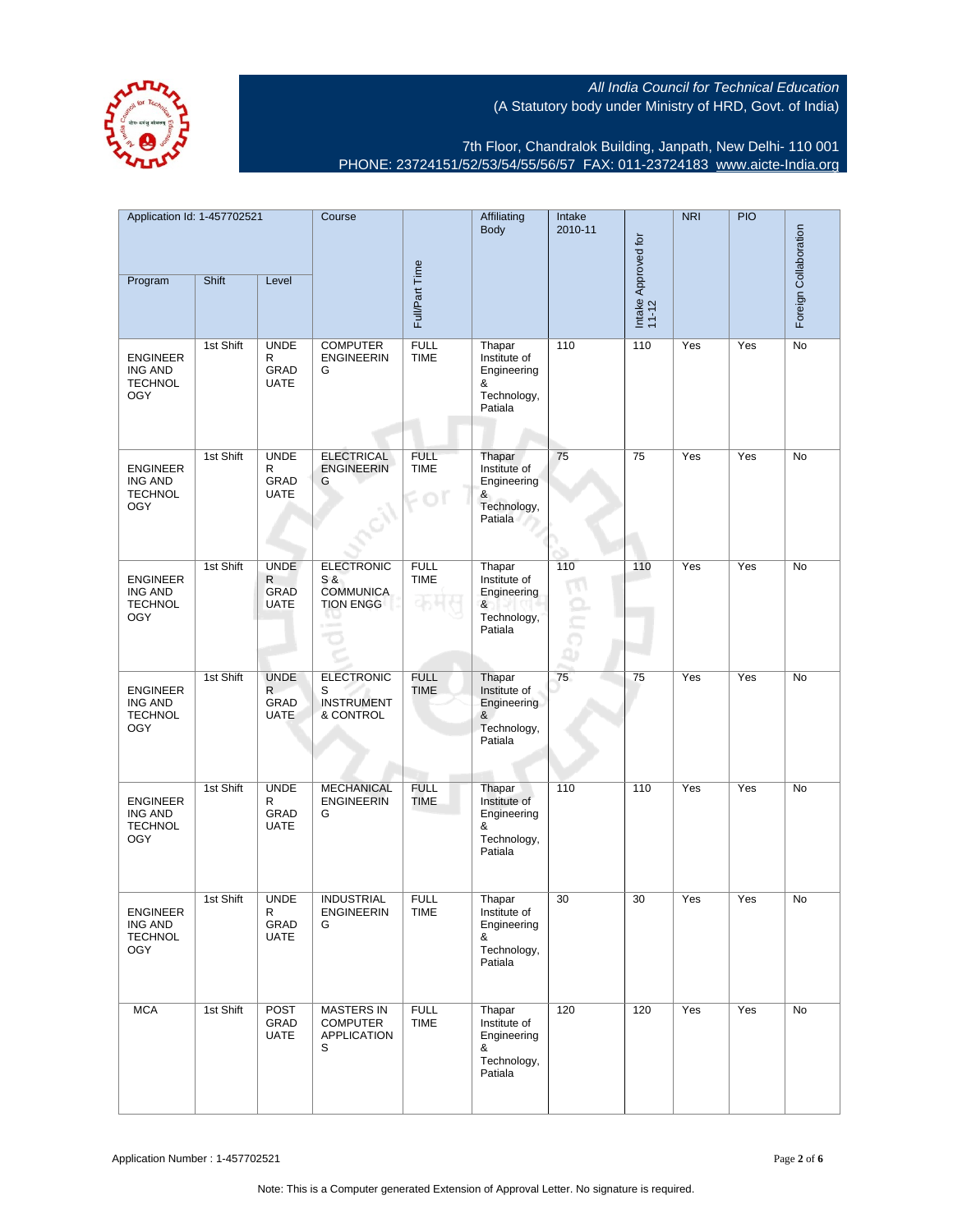

7th Floor, Chandralok Building, Janpath, New Delhi- 110 001 PHONE: 23724151/52/53/54/55/56/57 FAX: 011-23724183 [www.aicte-India.org](http://www.aicte-India.org)

| Application Id: 1-457702521                                       |           |                                           | Course                                                                                          |                            | Affiliating<br>Intake<br><b>Body</b><br>2010-11                      |    |                              | <b>NRI</b> | <b>PIO</b> |                       |
|-------------------------------------------------------------------|-----------|-------------------------------------------|-------------------------------------------------------------------------------------------------|----------------------------|----------------------------------------------------------------------|----|------------------------------|------------|------------|-----------------------|
| Program                                                           | Shift     | Level                                     |                                                                                                 | Full/Part Time             |                                                                      |    | Intake Approved for<br>11-12 |            |            | Foreign Collaboration |
| <b>ENGINEER</b><br><b>ING AND</b><br><b>TECHNOL</b><br><b>OGY</b> | 1st Shift | <b>POST</b><br>GRAD<br><b>UATE</b>        | CAD/CAM<br><b>ENGINEERIN</b><br>G                                                               | <b>FULL</b><br><b>TIME</b> | Thapar<br>Institute of<br>Engineering<br>&<br>Technology,<br>Patiala | 30 | 30                           | Yes        | Yes        | No                    |
| <b>ENGINEER</b><br>ING AND<br><b>TECHNOL</b><br><b>OGY</b>        | 1st Shift | <b>POST</b><br>GRAD<br><b>UATE</b>        | <b>STRUCTURAL</b><br><b>ENGINEERIN</b><br>G                                                     | <b>FULL</b><br><b>TIME</b> | Thapar<br>Institute of<br>Engineering<br>&<br>Technology,<br>Patiala | 30 | 30                           | Yes        | Yes        | No                    |
| <b>ENGINEER</b><br>ING AND<br><b>TECHNOL</b><br><b>OGY</b>        | 1st Shift | <b>POST</b><br><b>GRAD</b><br><b>UATE</b> | <b>ELECTRONIC</b><br>S &<br><b>COMMUNICA</b><br><b>TION ENGG</b>                                | <b>FULL</b><br><b>TIME</b> | Thapar<br>Institute of<br>Engineering<br>&<br>Technology,<br>Patiala | 30 | 30                           | Yes        | Yes        | No                    |
| <b>ENGINEER</b><br><b>ING AND</b><br><b>TECHNOL</b><br><b>OGY</b> | 1st Shift | <b>POST</b><br><b>GRAD</b><br><b>UATE</b> | <b>PRODUCTION</b><br><b>ENGINEERIN</b><br>G                                                     | <b>FULL</b><br><b>TIME</b> | Thapar<br>Institute of<br>Engineering<br>&<br>Technology,<br>Patiala | 30 | 30                           | Yes        | Yes        | No                    |
| <b>ENGINEER</b><br><b>ING AND</b><br><b>TECHNOL</b><br>OGY        | 1st Shift | POST<br>GRAD<br><b>UATE</b>               | <b>SOFTWARE</b><br><b>ENGINEERIN</b><br>G                                                       | <b>FULL</b><br><b>TIME</b> | Thapar<br>Institute of<br>Engineering<br>&<br>Technology,<br>Patiala | 30 | 30                           | Yes        | Yes        | No                    |
| ENGINEER<br><b>ING AND</b><br><b>TECHNOL</b><br><b>OGY</b>        | 1st Shift | POST<br>GRAD<br><b>UATE</b>               | <b>ELECTRONIC</b><br><b>INSTRUMENT</b><br><b>ATION AND</b><br>CONTROL<br><b>ENGINEERIN</b><br>G | <b>FULL</b><br>TIME        | Thapar<br>Institute of<br>Engineering<br>&<br>Technology,<br>Patiala | 30 | 30                           | Yes        | Yes        | No                    |
| <b>ENGINEER</b><br><b>ING AND</b><br><b>TECHNOL</b><br><b>OGY</b> | 1st Shift | POST<br>GRAD<br>UATE                      | <b>COMPUTER</b><br><b>SCIENCE &amp;</b><br><b>ENGINEERIN</b><br>G                               | <b>FULL</b><br><b>TIME</b> | Thapar<br>Institute of<br>Engineering<br>&<br>Technology,<br>Patiala | 30 | 30                           | Yes        | Yes        | No                    |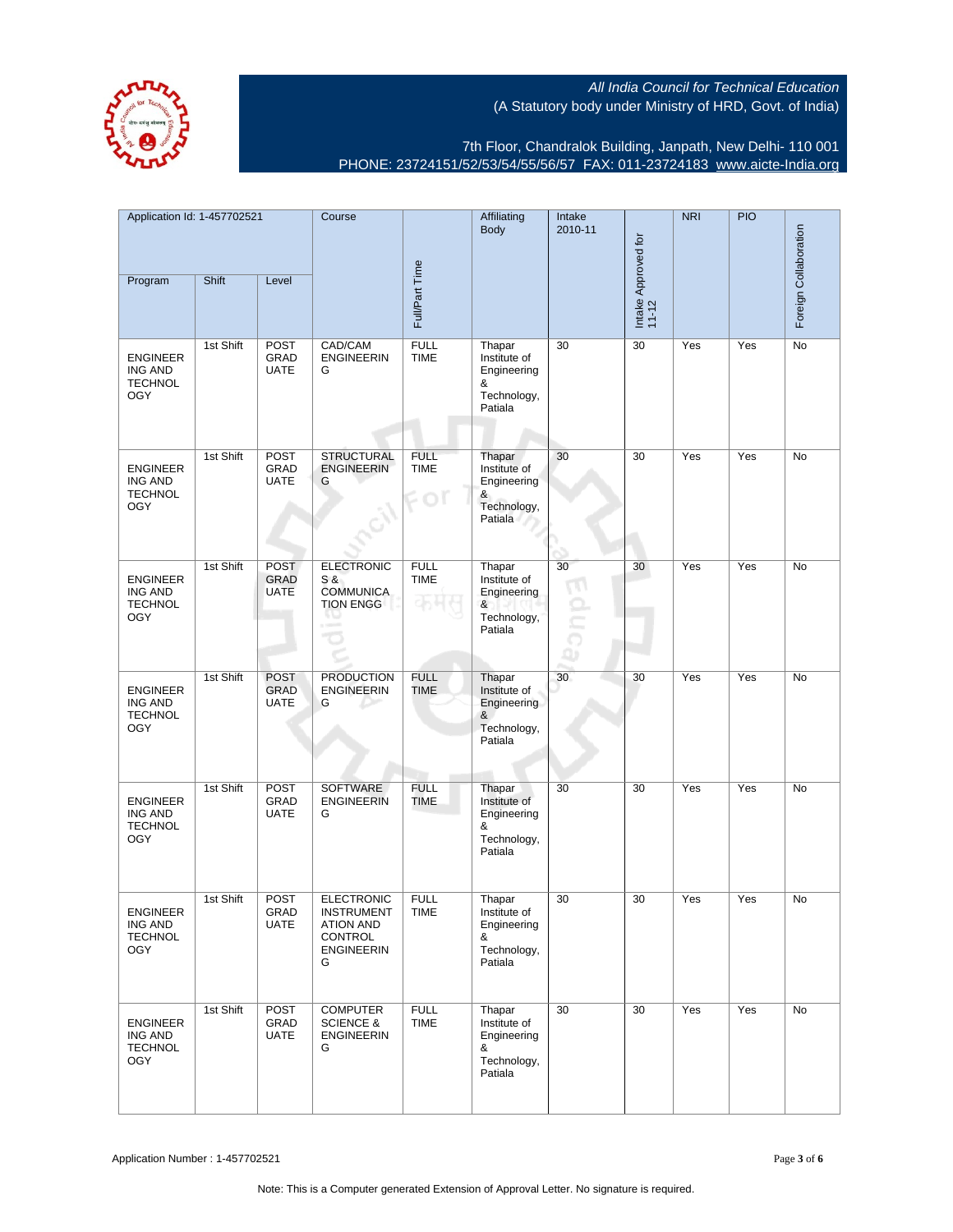

7th Floor, Chandralok Building, Janpath, New Delhi- 110 001 PHONE: 23724151/52/53/54/55/56/57 FAX: 011-23724183 [www.aicte-India.org](http://www.aicte-India.org)

| Application Id: 1-457702521                                       |           | Course                                    |                                                                                          | Affiliating<br>Body        | Intake<br>2010-11                                                    |         | <b>NRI</b>                   | <b>PIO</b> | Foreign Collaboration |           |
|-------------------------------------------------------------------|-----------|-------------------------------------------|------------------------------------------------------------------------------------------|----------------------------|----------------------------------------------------------------------|---------|------------------------------|------------|-----------------------|-----------|
| Program                                                           | Shift     | Level                                     |                                                                                          | Full/Part Time             |                                                                      |         | Intake Approved for<br>11-12 |            |                       |           |
| <b>ENGINEER</b><br>ING AND<br><b>TECHNOL</b><br><b>OGY</b>        | 1st Shift | <b>POST</b><br>GRAD<br><b>UATE</b>        | <b>POWER</b><br><b>SYSTEMS</b>                                                           | <b>FULL</b><br><b>TIME</b> | Thapar<br>Institute of<br>Engineering<br>&<br>Technology,<br>Patiala | 30      | 30                           | Yes        | Yes                   | No        |
| <b>ENGINEER</b><br><b>ING AND</b><br><b>TECHNOL</b><br><b>OGY</b> | 1st Shift | <b>POST</b><br><b>GRAD</b><br><b>UATE</b> | <b>THERMAL</b><br><b>ENGINEERIN</b><br>G                                                 | <b>FULL</b><br><b>TIME</b> | Thapar<br>Institute of<br>Engineering<br>&<br>Technology,<br>Patiala | 30      | 30                           | Yes        | Yes                   | No        |
| <b>ENGINEER</b><br><b>ING AND</b><br><b>TECHNOL</b><br><b>OGY</b> | 1st Shift | <b>POST</b><br><b>GRAD</b><br><b>UATE</b> | <b>METALLURGI</b><br><b>CAL AND</b><br><b>MATERIALS</b><br><b>ENGINEERIN</b><br>G        | <b>FULL</b><br><b>TIME</b> | Thapar<br>Institute of<br>Engineering<br>&<br>Technology,<br>Patiala | 30<br>a | 30                           | Yes        | Yes                   | No        |
| <b>ENGINEER</b><br><b>ING AND</b><br><b>TECHNOL</b><br><b>OGY</b> | 1st Shift | <b>POST</b><br><b>GRAD</b><br><b>UATE</b> | <b>ENVIRONME</b><br><b>NTAL</b><br><b>SCIENCE</b><br><b>AND</b><br><b>TECHNOLOG</b><br>Y | <b>FULL</b><br><b>TIME</b> | Thapar<br>Institute of<br>Engineering<br>&<br>Technology,<br>Patiala | 30      | 30                           | Yes        | Yes                   | <b>No</b> |
| <b>ENGINEER</b><br><b>ING AND</b><br><b>TECHNOL</b><br><b>OGY</b> | 1st Shift | POST<br>GRAD<br><b>UATE</b>               | <b>VLSI DESIGN</b>                                                                       | <b>FULL</b><br><b>TIME</b> | Thapar<br>Institute of<br>Engineering<br>&<br>Technology,<br>Patiala | 30      | 30                           | Yes        | Yes                   | No        |
| ENGINEER<br>ING AND<br><b>TECHNOL</b><br><b>OGY</b>               | 1st Shift | <b>POST</b><br>GRAD<br><b>UATE</b>        | <b>CHEMICAL</b><br><b>ENGINEERIN</b><br>G                                                | <b>FULL</b><br>TIME        | Thapar<br>institute of<br>Engineering<br>&<br>Technology,<br>Patiala | 30      | 30                           | Yes        | Yes                   | No        |
| <b>ENGINEER</b><br>ING AND<br><b>TECHNOL</b><br><b>OGY</b>        | 1st Shift | <b>POST</b><br>GRAD<br><b>UATE</b>        | <b>COMPUTER</b><br><b>APPLICATION</b><br>S                                               | <b>FULL</b><br><b>TIME</b> | Thapar<br>Institute of<br>Engineering<br>&<br>Technology,<br>Patiala | 30      | 30                           | Yes        | Yes                   | No        |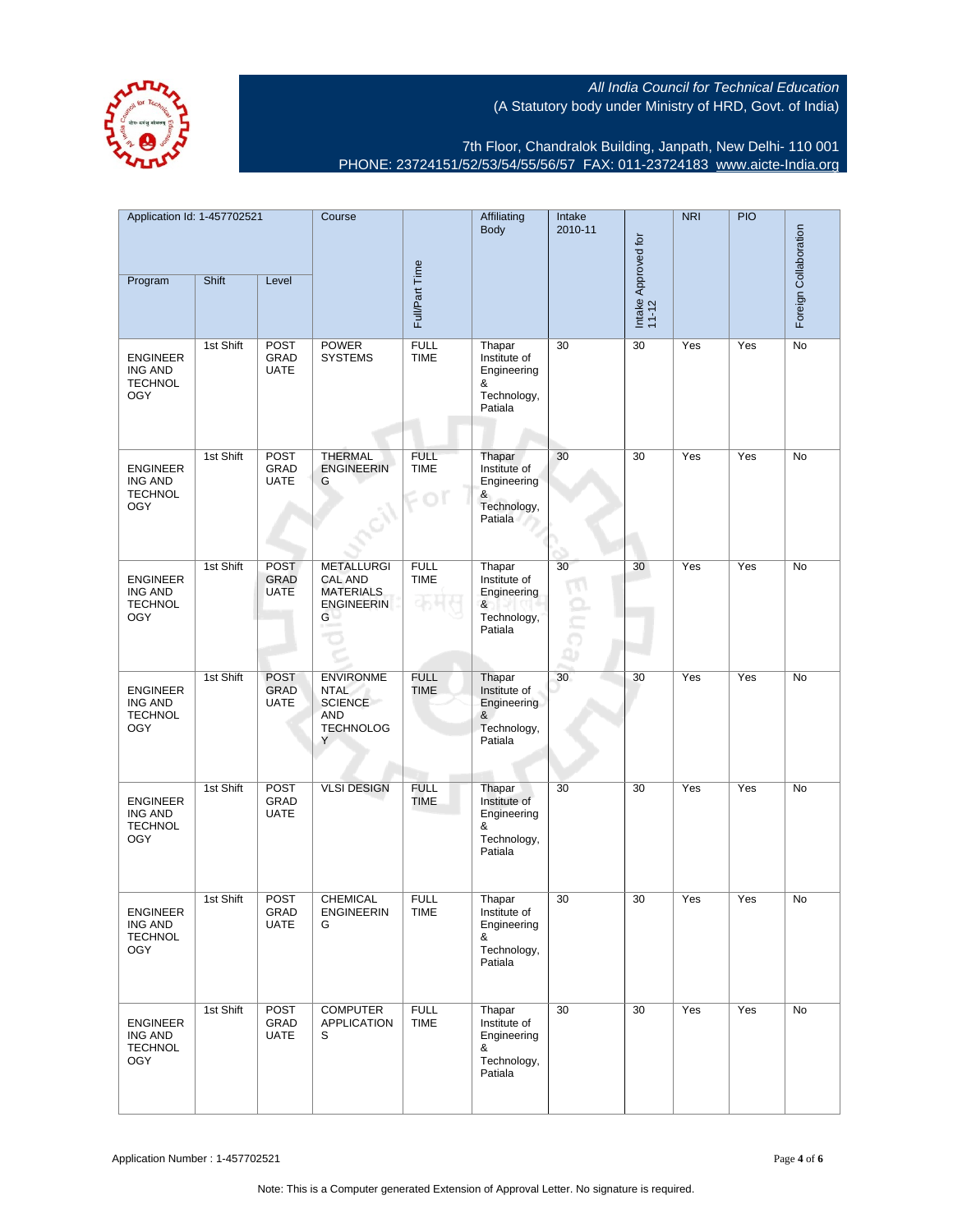

7th Floor, Chandralok Building, Janpath, New Delhi- 110 001 PHONE: 23724151/52/53/54/55/56/57 FAX: 011-23724183 [www.aicte-India.org](http://www.aicte-India.org)

| Application Id: 1-457702521<br>Program                            | Shift     | Level                                     | Course                                                                   | Full/Part Time                   | Affiliating<br>Body                                                  | Intake<br>2010-11         | Intake Approved for<br>11-12 | NRI | PIO | Foreign Collaboration |
|-------------------------------------------------------------------|-----------|-------------------------------------------|--------------------------------------------------------------------------|----------------------------------|----------------------------------------------------------------------|---------------------------|------------------------------|-----|-----|-----------------------|
|                                                                   | 1st Shift | POST                                      | <b>MASTERS IN</b>                                                        | <b>FULL</b>                      |                                                                      |                           | 200                          | Yes | Yes | No                    |
| <b>MANAGEM</b><br><b>ENT</b>                                      |           | <b>GRAD</b><br><b>UATE</b>                | <b>BUSINESS</b><br><b>ADMINISTRA</b><br><b>TION</b>                      | <b>TIME</b>                      | Thapar<br>Institute of<br>Engineering<br>&<br>Technology,<br>Patiala | 200                       |                              |     |     |                       |
| <b>MANAGEM</b><br><b>ENT</b>                                      | 1st Shift | <b>POST</b><br>GRAD<br><b>UATE</b>        | <b>MASTERS IN</b><br><b>BUSINESS</b><br><b>ADMINISTRA</b><br><b>TION</b> | <b>FULL</b><br><b>TIME</b><br>Oľ | Thapar<br>Institute of<br>Engineering<br>&<br>Technology,<br>Patiala | 40                        | 40                           | Yes | Yes | No                    |
| <b>ENGINEER</b><br><b>ING AND</b><br><b>TECHNOL</b><br><b>OGY</b> | 1st Shift | <b>POST</b><br>GRAD<br><b>UATE</b>        | <b>STRUCTURAL</b><br><b>ENGINEERIN</b><br>G<br>CO                        | PART<br><b>TIME</b>              | Thapar<br>Institute of<br>Engineering<br>&<br>Technology,<br>Patiala | 10<br>$\frac{1}{2}$<br>Q۵ | 10 <sup>1</sup>              | Yes | Yes | No                    |
| <b>ENGINEER</b><br><b>ING AND</b><br><b>TECHNOL</b><br><b>OGY</b> | 1st Shift | <b>POST</b><br><b>GRAD</b><br><b>UATE</b> | <b>INFRASTRUC</b><br><b>TURE</b><br><b>ENGINEERIN</b><br>G               | <b>FULL</b><br><b>TIME</b>       | Thapar<br>Institute of<br>Engineering<br>&<br>Technology,<br>Patiala | $\overline{0}$            | 18                           | Yes | Yes | No                    |
| <b>ENGINEER</b><br><b>ING AND</b><br><b>TECHNOL</b><br><b>OGY</b> | 1st Shift | <b>POST</b><br>GRAD<br><b>UATE</b>        | <b>PRODUCTION</b><br><b>ENGINEERIN</b><br>G                              | PART<br><b>TIME</b>              | Thapar<br>Institute of<br>Engineering<br>&<br>Technology,<br>Patiala | 10                        | 10                           | Yes | Yes | <b>No</b>             |

The above mentioned approval is subject to the condition that THAPAR EDUCATION TRUST,THAPAR UNIVERSITY,THAPAR TECHNOLOGY CAMPUS,

BHADSON ROAD,PATIALA,Punjab,147004 shall follow and adhere to the Regulations, guidelines and directions issued by AICTE from

time to time and the undertaking / affidavit given by the institution along with the application submitted by the institution on portal. The Institutions shall generate the deficiency report through the web portal and rectify the defects, if any, before 30<sup>th</sup> September, 2011. In case of any differences in content in this Computer generated Extension of Approval Letter, the content/information as approved by the Executive Council / General Council as available on the record of AICTE shall be final and binding.